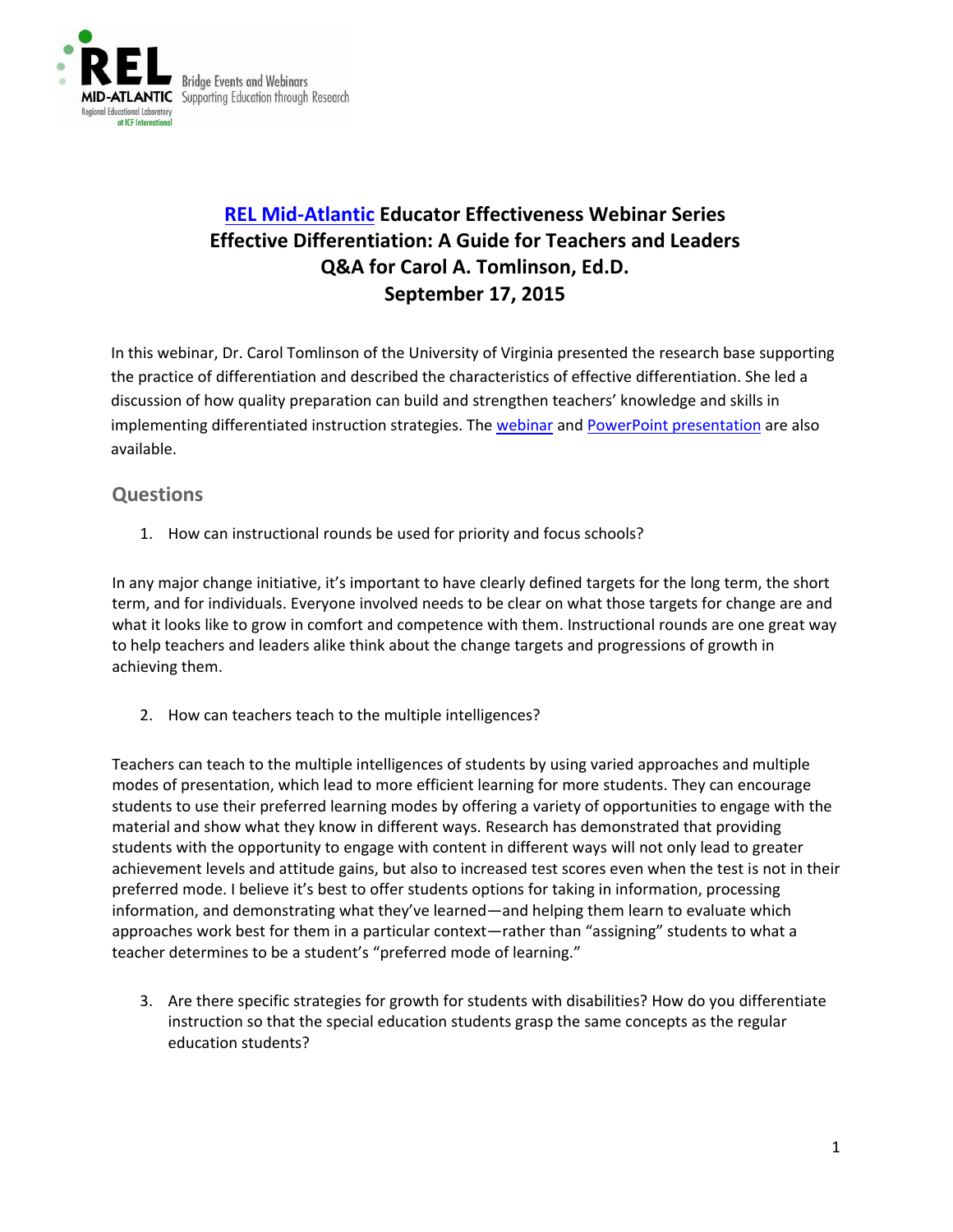

The idea of differentiated instruction stresses that all students follow their own trajectory of learning and growth. All students differ in readiness, point of entry into a given segment of learning, interest, personal proclivity for learning about or participating in specific topics, and learning profile (ways in which individuals approach learning and learn most efficiently). It's important to understand a particular student's disability (there's a vast spectrum of disabilities, of course) and to plan to help that student move ahead from his/her point of entry in terms of readiness, to connect important content with that student's interests, and to provide options for how the student takes in, makes sense of, and expresses learning—based on the student's needs. That's true for any student, but working around some disabilities can require different scaffolding, including different kinds of materials/learning sources, time, room arrangements, etc.

4. What specific advice do you have for world language teachers in differentiation? How should differentiated instruction look in bilingual classrooms (Spanish speakers) and English as a second language classes?

Differentiated instruction is an essential component of teaching, regardless of the content. World language teachers, like all teachers, do best when they understand and address the reality that students learn in their own ways and at their own pace. Using small group settings supports students so that they may collaborate and learn from their peers. In world language classes, it can be helpful to look at student growth in terms of various components such as vocabulary, oral production, writing, translation, cultural understanding, and so on. It may well be that a student who learns vocabulary very readily is weak in oral production, or that a student who has difficulty generating appropriate grammatical frames can translate more successfully because the grammatical frames are in place. There will be times, of course, when the whole class needs to work together, but at other times, it likely makes sense for some students, for example, to work on a particular vocabulary set for only a brief time and move on to oral use of the vocabulary while another group of students may need longer to work with vocabulary before trying to use it orally. Some students might be asked to generate a conversation based only on a prompt, while other students would learn better by working on a conversation on the same prompt with guiding questions or with key words provided.

5. Can you give examples of differentiation that apply to pre-literacy lessons in kindergarten?

For early childhood, teachers can apply the same principles of differentiation to ensure that students have opportunities to learn material in a variety of ways. Encouraging students to interact with and learn about the content and adjustment to kindergarten can support students in developing a passion for learning and an understanding of content. For example, you can teach students about patterns by having them act as scientists and collect leaves (data) on a nature walk and then ask them to work with the data they collected and classify the leaves. This gives students the opportunity to decide how to show categories and contents and how to present the data they collected. It's helpful to encourage students to grow in the foundational skills of literacy and numeracy from their varied points of entry and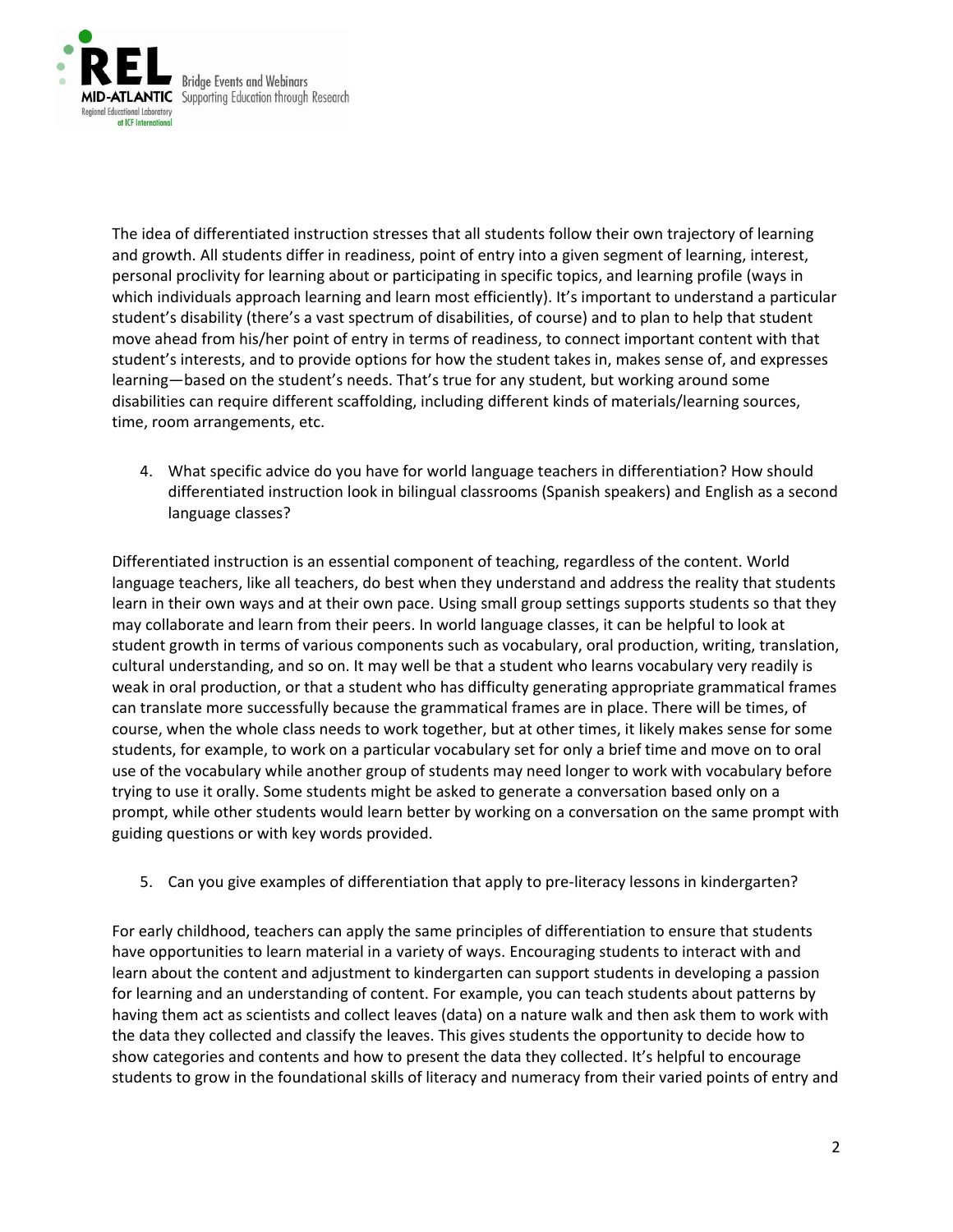

at their own pace. It's also important with this age group to understand that adaptation to classroom routines will progress at varied rates and with different scaffolding.

6. How do differentiation practices vary by grade level? How does differentiation differ in different areas of instruction?

To differentiate effectively, teachers need to have a solid understanding of what their students know and how their students can demonstrate this knowledge. Although the content is different at each grade level, teachers can differentiate by learning about their students and understanding how their students learn best. One way is by using the *teaching up* technique, in which a teacher first plans for advanced learners, and then scaffolds opportunities for other learners, so that the greatest number of students can access the most rigorous and engaging learning experiences. In the end, differentiation in every subject requires teachers to ask: (1) what should my students know, understand, and be able to do as the result of a segment of learning, (2) what are my students' current entry points with those KUDs (knowledge, understanding, and skills), (3) how can I provide classroom time for them to move ahead in proficiency with the KUDs from their varied entry points, (4) how can I help them link the content we need to learn with things they care about (to increase motivation and understanding), and (5) how can I establish classroom routines that allow for both predictability and flexibility and allow a mixture of whole class, small group, and individual work and support?

7. What should pre-service teachers be taught about this subject? How do you present differentiation to new teachers in a way that makes it manageable and not one more stress?

Differentiation is not an add-on, but rather a crucial component of effective instruction. Differentiation should be included from the early stages of teacher training and incorporated throughout teachers' training. Pre-service teachers will become confident using differentiated instruction over time and with practice. By demonstrating the importance of the five key classroom elements in student success environment, curriculum, formative assessment, responsive instruction, and flexible classroom management—pre-service teachers can begin to understand why differentiation is important within these contexts, how these elements work interdependently, and how they can differentiate effectively. Pre-service teachers must also learn to see students as individuals and trust their students to work independently and collaboratively in a setting appropriately created and monitored by the teacher.

8. How do you help new teachers sort out the difference between differentiation and culturally responsive pedagogy?

New teachers should be aware of the students in their class and teach according to their understanding of their students, including their knowledge of students' age, gender, learning level, challenges, and cultures. New teachers can use differentiation techniques by planning and carrying out routines that invite collaboration and independence, focusing on student variance. Teachers differentiate instruction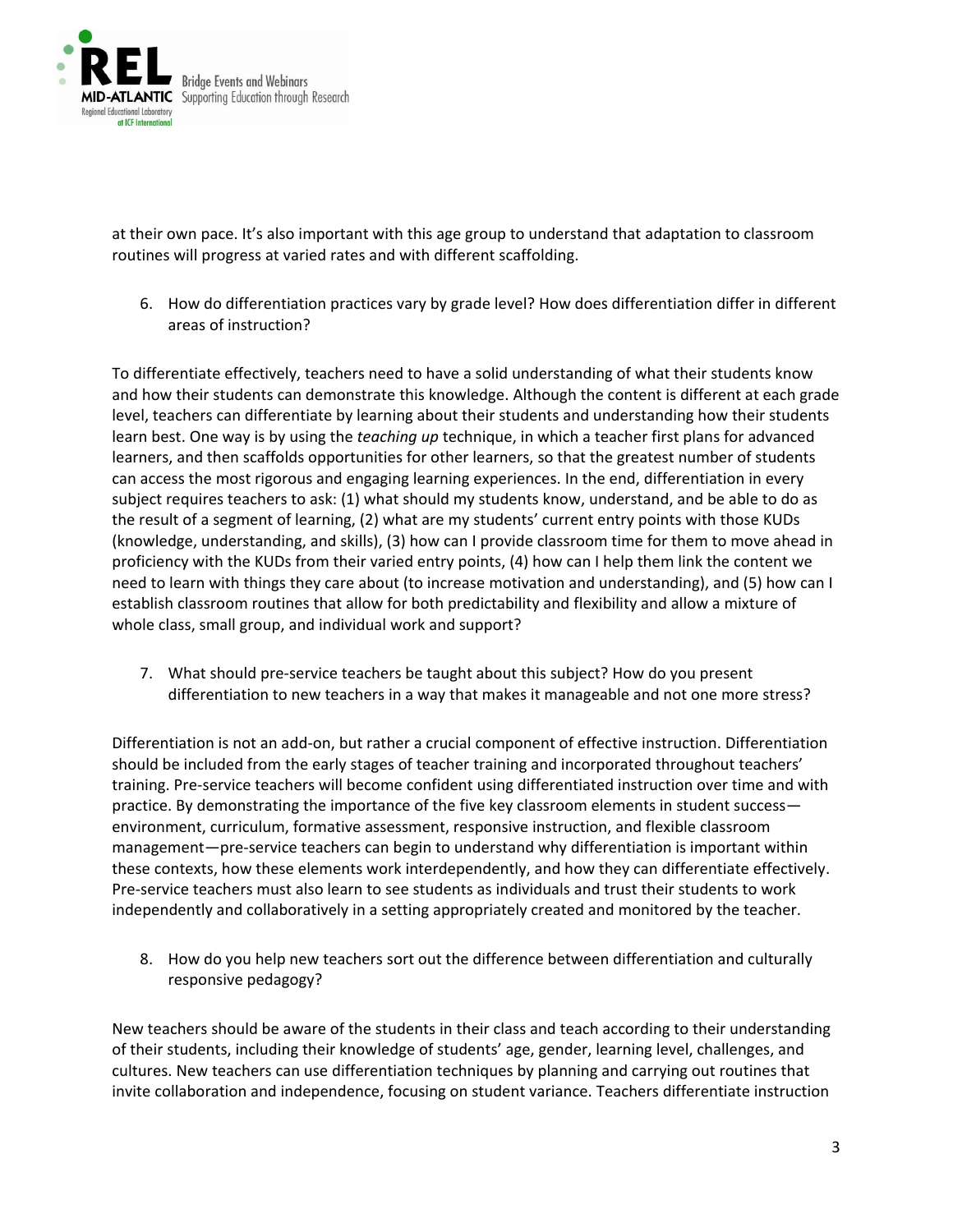

and material based on their growing understanding of students' cultures—as well as their gender, interests, points of readiness, and so on. There is a very strong link (interdependence) between culturally responsive pedagogy and differentiation.

9. Do you have a good resource for informing future and practicing teachers on management of differentiated classrooms?

New teachers should know their students and build strong relationships with them. Managing the classroom is easier and more effective when the teacher knows the students' personalities, backgrounds, and motivations. Getting to know students and caring for them will support classroom management. Teaching students the skills necessary for effective group work will support students in learning effectively in groups. A colleague and I gave our best shot at "unpacking" the management of differentiation in a book published by ASCD called *Leading and Managing a Differentiated Classroom*.

10. How can a principal support teachers with differentiation?

Substantial, informed, and sustained leadership from the school principal is necessary to encourage teachers in a school to use differentiation techniques. Principals can visit and learn from classrooms where differentiated instruction is effectively used, provide mechanisms for sharing differentiated lessons and materials, and conduct lesson studies with built-in observations. Principals who have a vision for differentiation are the catalyst to supporting this practice in their schools. To lead for change implies not only a strong vision for the change, but the ability to: share the vision in ways that are compelling to colleagues, invite colleagues to shape the vision, establish and support long-term and short-term plans for the change, provide intelligent and sustained opportunities for teachers to learn about the change and implement it (with feedback) in their classrooms, listen carefully to faculty for feedback and observe classrooms carefully with an eye to consistently providing the best support possible for faculty growth, persist over time, celebrate successes, refocus when things don't go as they should, and, at every hand, model differentiation for their teachers.

11. How do you support administrative leaders with implementation?

Administrative leaders need to understand the importance of differentiation and why it is crucial that educators implement differentiation in their classrooms. That means learning a lot about differentiation—why it matters, what it really ought to look like in a classroom, how teachers develop with the "big ideas and skills" of differentiation, how to respond honestly and helpfully to teachers' concerns, and so on. Informed leadership is critical to making substantive changes across schools.

12. Do you have any resources and/or strategies that make differentiation as accessible and fluid as possible?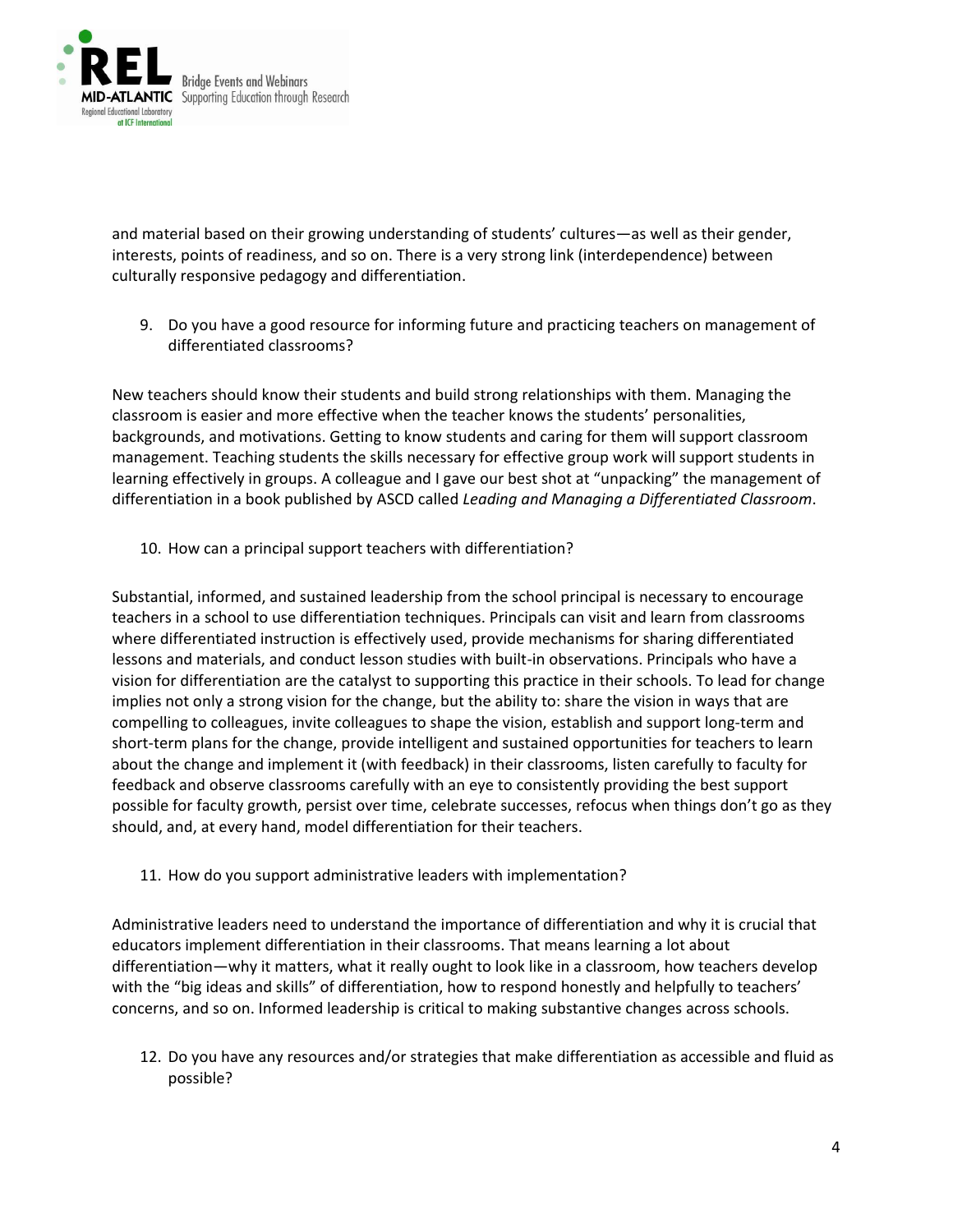

Research suggests that students mostly differ in readiness (growth), interest (motivation), and learning profile (efficiency). Teachers can use the teaching up approach, in which teachers first plan for advanced learners, which will scaffold opportunities for other learners. This approach takes advantage of heterogeneous classrooms and the unique backgrounds of each student. More information can be found in the book titled *Leading for Differentiation: Growing Teachers Who Grow Kids* (Tomlinson and Murphy). Additional resources can be found in *Visible Learning: A Synthesis of over 800 Meta-Analyses Relating to Achievement* and *Visible Learning for Teachers: Maximizing Impact on Learning*, both by John Hattie. Differentiation should be a consistent part of teaching.

13. Can differentiated instruction be a method of instruction used for the entire class that meets the needs of individuals? For example, instructional strategies that have been incorporated into a lesson, like using art in a reading lesson for summarizing?

Differentiated instruction is intended for all students. Teachers have a variety of students in their classrooms and should provide opportunities for students to demonstrate their knowledge in different ways. Teachers should change their teaching styles and how they present information. Teachers should teach through multiple modes to improve achievement and attitude gains across contexts, focus on multiple intelligences and encourage students to use their preferred learning modes, and provide students with the opportunity to learn in accordance with their intelligence preferences. So, we have evidence that your example—teaching in multiple modes or providing multiple modes of expression for students—is useful for a variety of reasons. Those things are likely not adequate, however, to address the readiness needs of students who vary markedly from the "norm" in a classroom. For example, it may help a student who is new to English or who struggles with writing to be able to storyboard a piece of fiction, providing brief captions for the frames of the storyboard rather than writing an essay—but part of the plan also needs to be helping that student learn vocabulary and/or writing skills necessary to grow consistently and markedly in those skills.

14. How do you best reach students who are quiet in class?

Students do not come to class at the same entry points, with the same supports and opportunities, the same interests, or the ability to learn in the same ways. Differentiating by grouping students of different readiness levels, interest, and learning profiles (including quieter students who might prefer to demonstrate their understanding in different ways) allows students to learn from each other and work collaboratively. Some students may need your permission to be quiet in class—with your assurance that you'll be looking forward to reading their ideas since they are uncomfortable sharing the ideas orally. Other students may respond well to a "heads-up" prompt—such as saying to the class, "In a couple of minutes, I'm going to ask you what you think is the most important reason the U.S. public lost faith in the war in Vietnam, but first, here's another question…." That cue may be sufficient to help some students who have information but don't do well with "surprise" questions. *Think-pair-share* is another strategy that's great for helping students explore ideas in the safety of very small group conversations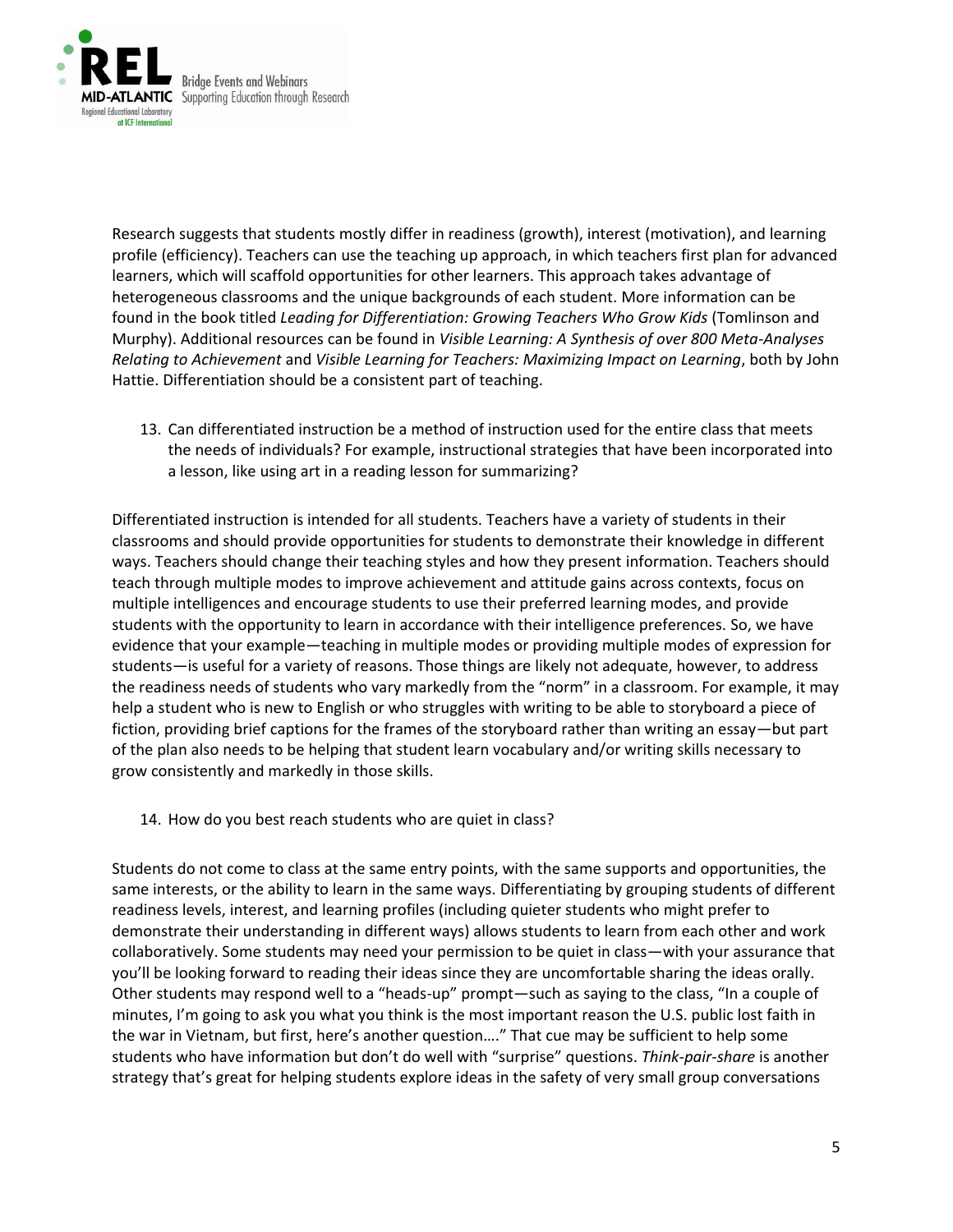

prior to whole class discussions. In general, it's critical for students who are quiet to learn that the class is a safe place to speak, with both peers and a teacher who understand and accept learner differences.

15. Can you review the research on positive effects of heterogeneous grouping as evidenced in the current research?

It is advantageous to have heterogeneous classrooms so that students can learn from one another. In these classrooms, peers can work together and bring their different talents, interests, and dispositions to their work. Differentiation relates to addressing students' different phases of learning rather than providing different activities to different groups of students, another reason why differentiation is advantageous to a group that is not necessarily homogeneous. Creating appropriate materials for groups based on their common needs supports them in working together. By building skills so that students can positively benefit from working in groups, students can learn from each other. Check the work of John Hattie here (*Visible Learning: A Synthesis of over 800 Meta-Analyses Relating to Achievement* and *Visible Learning for Teachers: Maximizing Impact on Learning*), as well as work around a Complex Instruction model. It's important, too, to consider this topic in the context of work on inequities in learning opportunities within and across schools.

16. What are some websites that could help with differentiation?

These websites include more information about differentiation and resources and examples to support differentiation:

- http://differentiationcentral.com/
- http://www.caroltomlinson.com/
- 17. What are some strategies for differentiated instruction when it comes to gifted or talented learners? What are your thoughts on congregated gifted programming vs. regular class with effective differentiated instruction?

All students should feel like they are being pushed to learn and succeed every day. By teaching up, or planning for advanced learners first and then scaffolding opportunities for other learners, teachers can meet the needs of all students in their classrooms. Differentiations and certain practices of it, such as teaching up, are applicable to students of all different groups, including those in different subjects and those who are advanced learners. In order to ensure learning for all students, it is essential that teachers have key learning goals for all students and understand each student trajectory (where the student currently is in the learning stage, and where the student needs to be). Students need to learn that a key goal for the class is maximizing growth for every learner—so that just "being ahead" is not the end game. It's for each student to grow as much as he or she can in knowledge, skills, understanding, engagement, habits of mind, etc.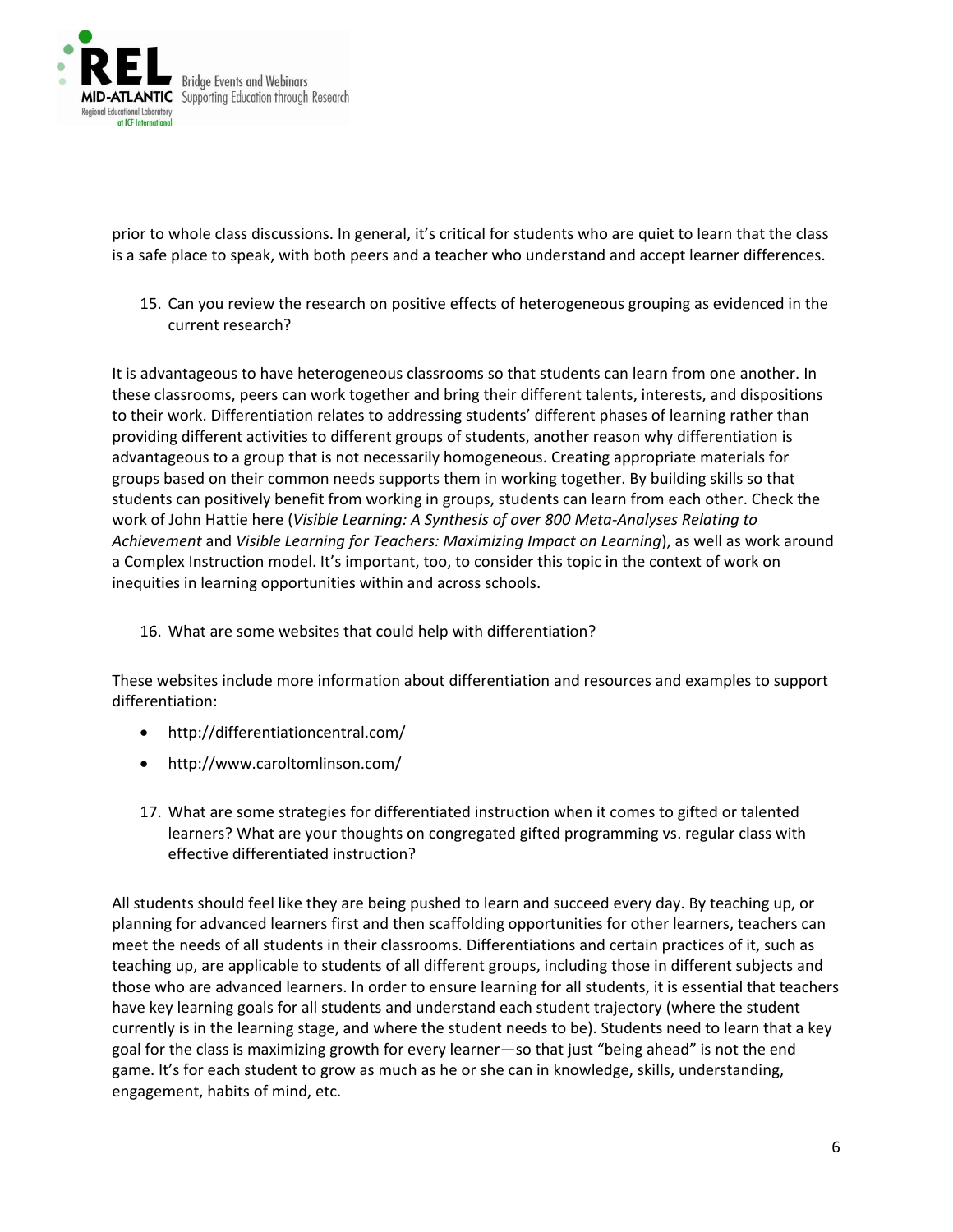

#### 18. Can you describe differentiation across cultural worldviews?

Members of different cultures see differentiation differently. Where lockstep instruction is the norm and creating very homogeneous and compliant populations is highly valued, differentiation doesn't make a great deal of sense. However, there is huge interest in differentiation in many, many countries around the globe—even in a good number of places where standardization has been the order of the day. For a constellation of reasons, there seems to be broad understanding around the world that we live in a time where we can't afford to waste individual capacity—and in a time where "customization" is becoming an expectation for young people and adults alike—with school being no exception.

#### 19. What is your advice on moving reluctant teachers toward differentiation?

Principals and administrative leaders are paramount in encouraging teachers to use differentiation practices. They must support teachers in developing competence and confidence to attend to learner variance. School leadership should provide support, actionable feedback, and time for teachers to practice and develop their differentiation skills. Administrators can remind teachers that differentiation is not an add-on, but a crucial aspect of teaching that should be developed and practiced. There is an important balance leaders need to achieve in giving teachers a voice about their own next steps in learning and useful support in taking those next steps without relinquishing the imperative for growth. It's much like a differentiated classroom where a teacher gives students the message that she can help them find varied ways to achieve critical goals and will be eager to do that—but that working vigorously toward those goals is not negotiable.

20. What are the best practices in assessing whether teachers are effectively using differentiated instruction in the classroom?

Principals can tell the difference between good differentiated instruction and poor differentiated instruction by building a solid foundation for their own understanding of differentiation, observing classrooms, and measuring student growth across grades and in individual classrooms. Principals can look for evidence of teaching up, grouping students appropriately, and creating meaningful learning opportunities directed at students' specific needs and learning styles. Principals can measure teachers on continua by understanding and measuring the five key classroom elements—learning environment, curriculum, assessment, instruction, and leadership and management—and the role that each of them plays in student success and how they are interdependent. Leadership can encourage teachers and support them in developing high impact within each of the five elements. There are tools such as those shared during this webinar on differentiation that can help teachers and principals develop a shared language about the characteristics of quality differentiation.

21. What is the difference between differentiated instruction and competency-based education?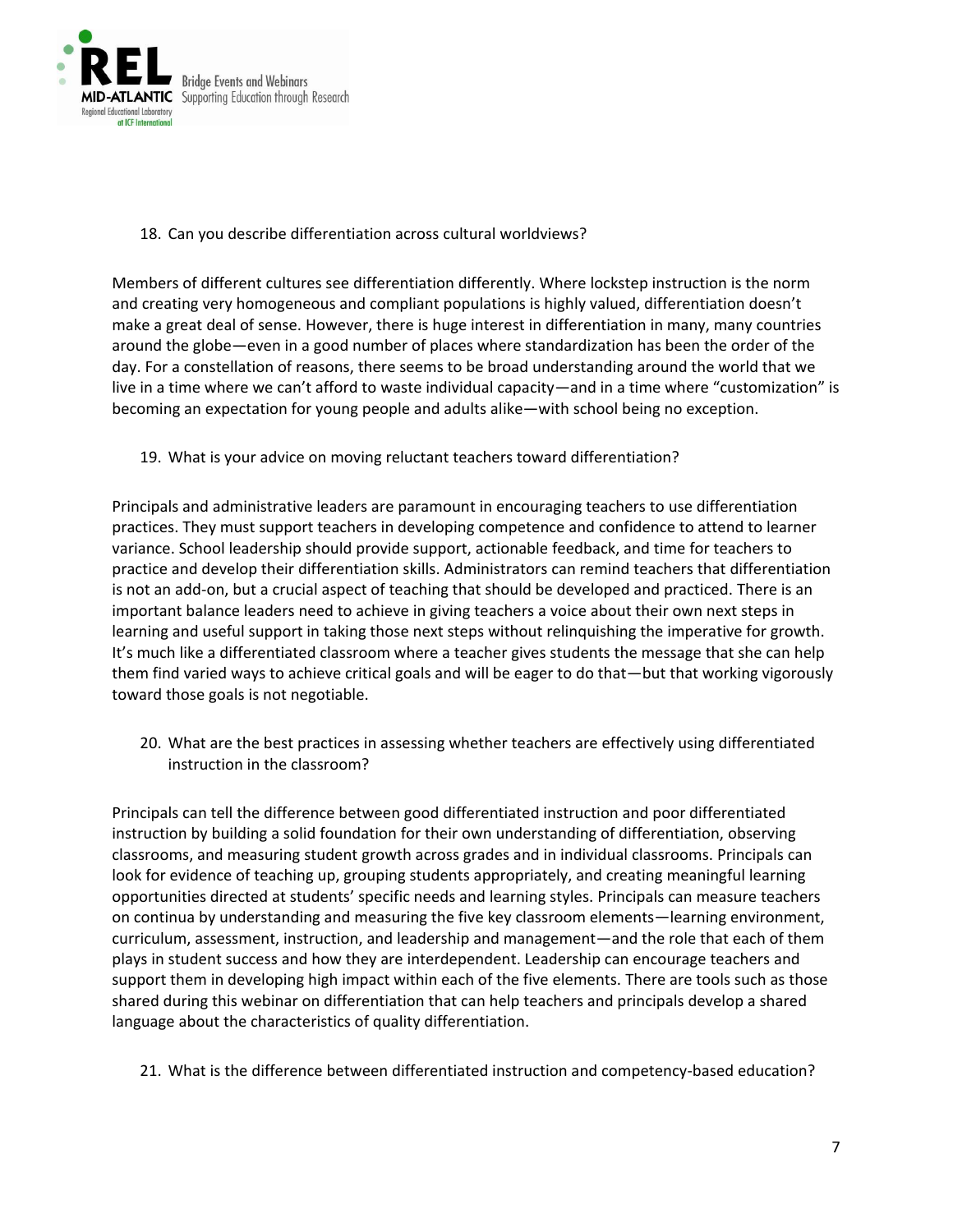

Competency-based education encourages teachers to ensure that their students attain certain competencies based on a specific timeline. Differentiated instruction understands that students learn at different rates and that all students are on different learning progressions. Grouping students at different places on their learning progressions encourages them to move forward and learn from students around them. In that way, the two approaches have similar aims. Structures built around the two models may vary, but their intent is overlapping in some key ways.

22. How do you incorporate this learning to prepare students for the National GED test?

Research suggests that providing students with the opportunity to learn in accordance with their intelligence preferences results in higher standardized test scores, even when the test was not in their preferred mode. Research also states that on achievement tests, students who learned and expressed learning in preferred learning modes outperformed students who did not have that opportunity. That's likely the case for two reasons. First, students learn more when they are working on their own next steps in a learning trajectory. Second, they develop a greater sense of confidence when they can see themselves succeeding and growing.

Preparing for the GED test is really a perfect context for differentiation. Any group of students preparing for that test is likely to be all over the map in terms of readiness in a variety of topics on the test. While it may make sense to have whole class sessions, for example, on mathematical reasoning or how to solve a quadratic equation, it's also highly likely that some students in the group will have a much more sophisticated understanding of math than others. It's not likely to be fruitful for all the students to do the same things in preparation for the test without regard to what they already know and what their next steps in learning are. Students are also likely to learn best in varied ways which also offers an opportunity for differentiation.

23. What data can be collected regularly to track the effectiveness of differentiated instruction across a grade level?

Leadership can track the effectiveness of teachers within the five key classroom elements: learning environment, curriculum, assessment, instruction, and leadership and management. Administrators can track the effectiveness of their teachers in each of these elements and support them in developing necessary skills to improve in them. Student achievement can be tracked through various types of assessment across grade levels. In making substantive changes in teaching (such as effective differentiation), it's important to first track teacher development for a good while (likely 2–3 years) before expecting that enough change will have occurred to impact student outcomes significantly. We've seen settings where student improvement was evident quite a bit sooner than that—but studies on school change tend to offer that advice.

24. What are differentiation strategies that align with the Common Core State Standards (CCSS)?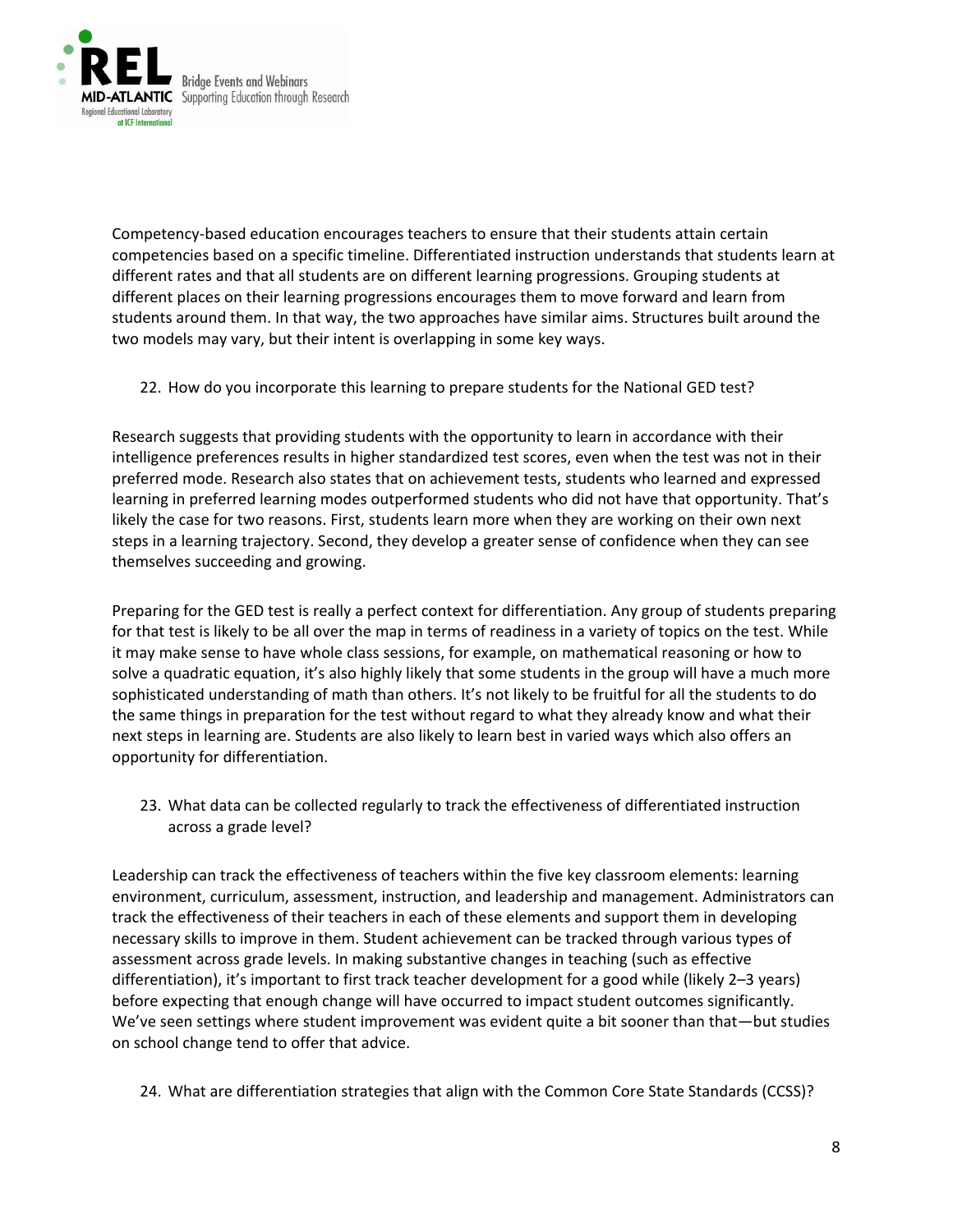

Differentiation is an essential component of teaching, so differentiation practices can align with any standards, including the CCSS. An example of interest-based inquiry is in middle school English, in which the teacher can focus on the Common Core English Language Arts Standards: development of theme, understanding text, and using text evidence to support a position. This inquiry centers on a cluster of standards and functions as a performance assessment (product) for a unit of study. Students have the ability to work on the inquiry at varied points in a unit that explores the cluster of standards so they have a context for applying what they are learning in an area of interest to them. Teachers and students can also monitor understanding of skills through application and transfer along the way. The bottom line is that CCSS is a predominately curricular issue. Differentiation is predominately an instructional issue. The two models are flip sides of the same coin. Implemented appropriately, differentiation can help more students do much better with CCSS than they are likely to do without differentiation.

25. Given the time pressures that teaching staff are under, what are some effective strategies that can be employed to cluster students into manageable groups initially and then monitor on an ongoing basis?

It's important to encourage teachers to begin with manageable steps rather than trying to do too many things at once. Trite as it sounds, it's nearly always wise to learn to walk before learning to run. So the message is, begin small, begin with steps you feel make sense for you, your students, and your content—but do begin! It's also helpful to give teachers an opportunity to do shared planning with appropriate structures in place to support meaningful work. It makes much better sense for fifth grade teachers to differentiate a unit in which each of them takes responsibility for one or two differentiated tasks (or formative assessments, etc.) than to have all of them try to differentiate the whole unit alone. It can also be helpful for administrators to help teachers see what they can eliminate in their current work to save some time (for example, giving feedback on a set of papers on just two target skills vs. trying to "grade" or comment on everything in all the papers).

26. Is there an existing lesson plan format that incorporates differentiated instruction and Universal Design for Learning?

The foundational principles of Universal Design for Learning (UDL) are engagement, action and expression, and representation. Engagement calls for flexible instruction, which is a core tenet of differentiated instruction. Action and expression refers to students and teachers knowing students' most desirable methods of learning strategies and calls on teachers to vary their methodologies. Representation and the importance of using flexible methods of presentation when teaching that are satisfactory for every learner are also stressed in effective differentiation. UDL and differentiated instruction go together and have roots in the same intentions to work with all students to ensure student achievement. In the end, teachers need to be clear about goals, the goals need to be rich and meaningful, and teachers need to explain ways in which they will differentiate content, process, and/or product based on student readiness, interest, and/or learning profile. Flexibility of taking in information,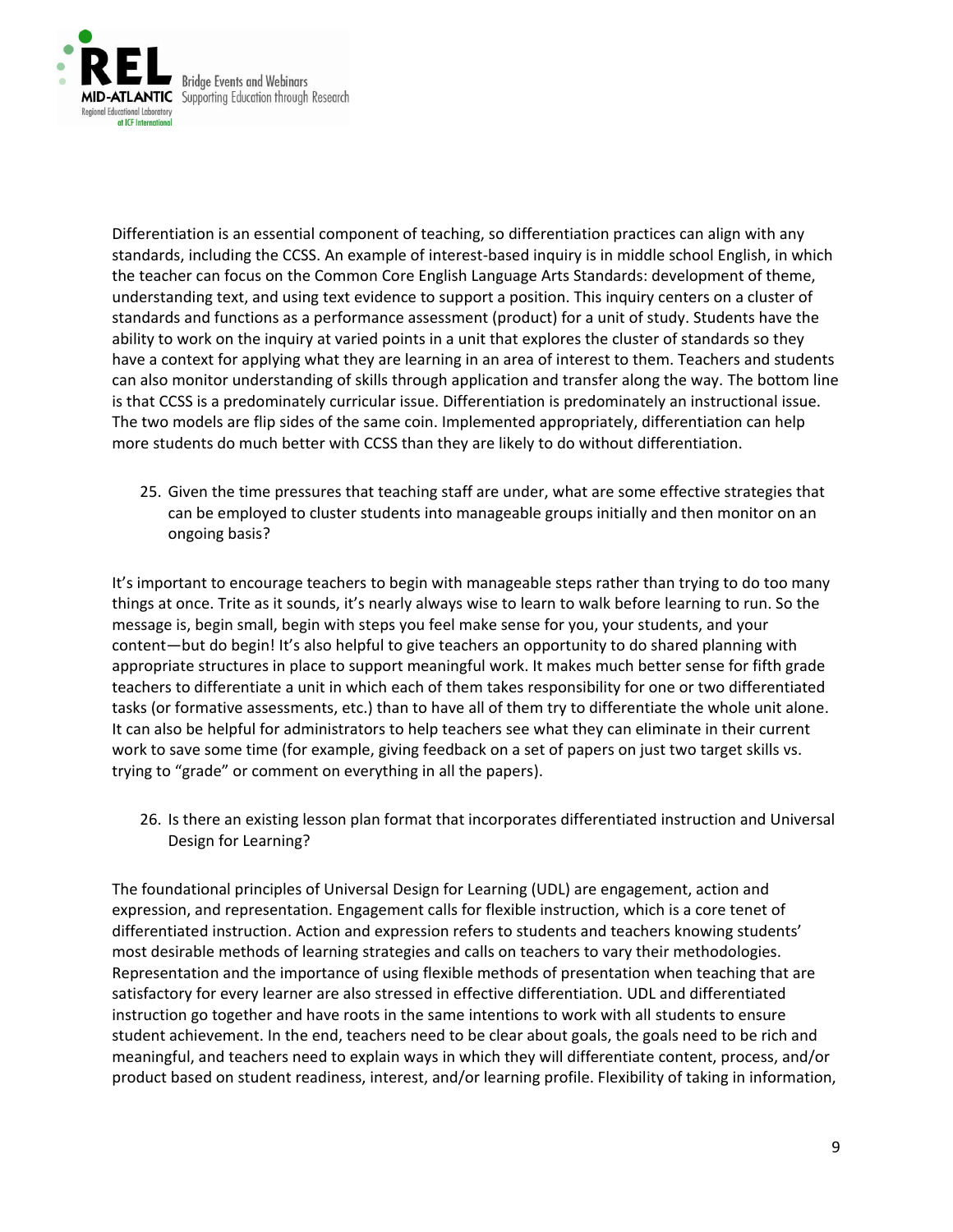

making sense of information, and expressing information—as well as flexibility in teacher support—is implicit in the language of UDL and differentiated instruction.

27. How do you differentiate for students who have undiagnosed learning disabilities?

A key focus of differentiation is for teachers to know and work with their students where they are and by following the methods and practices that work best for them. Students are unique and at different levels of readiness and have different learning profiles, which means that teachers should get to know their students and understand how all of their students learn, whether or not they have undiagnosed learning disabilities.

28. What is the difference between differentiation and modifications?

Modifications refer to changes made to curriculum expectations in an attempt to meet the needs of specific students. They are made when the expectations are beyond a particular student's level of ability and may be minimal or complex. Differentiation is the process of teaching that meets the needs of all students with differing abilities in the same classroom. Teachers have the ability to provide different approaches and methods by which all students can learn the same material. Differentiation is used to address student differences in readiness, interest, and learning needs.

29. What suggestions would you give teachers who are at the beginning stages of differentiated instruction?

To ensure effective differentiation, teachers should get to know their students and understand how their students learn. Teachers should work to master the five key classroom elements of learning environment, curriculum, assessment, instruction, and leadership and management.

30. How does standardized testing fit in with Hattie's research regarding promising practices from meta-analyses?

Differentiation should be about knowing where students are and using scores and grades to understand how to further support students. Whether using results from standardized testing or from other assessments, teachers can still use the strategy of teaching students in Vygotsky's zone of proximal development, which explains that teachers should build a solid understanding of knowing where their students are and meeting them there and basing their instruction on these results.

31. What does research say about whether a variety of approaches or one specific learning style should be used for each individual student?